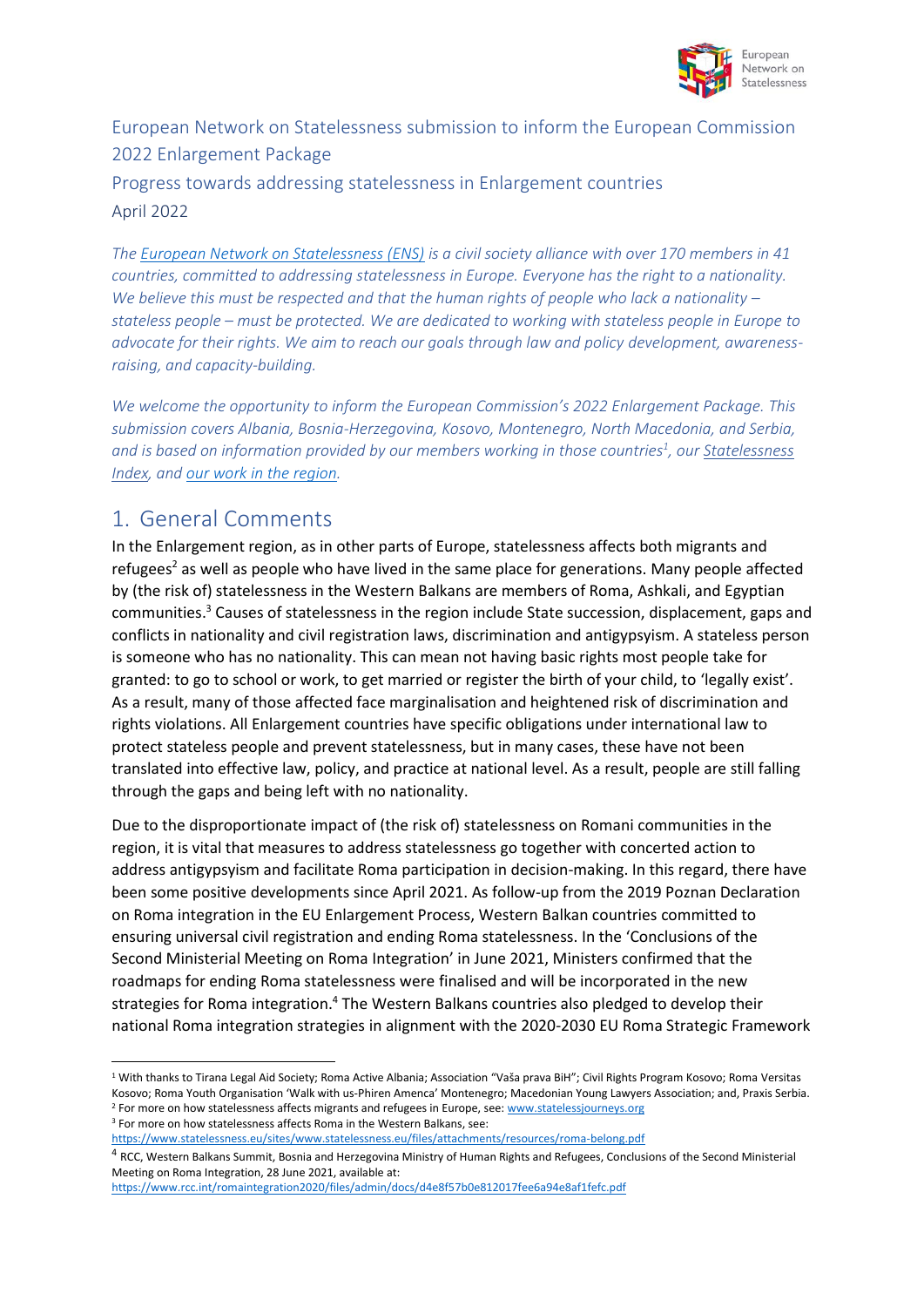

for Equality, Inclusion, and Participation. However, as detailed below, these strategies have not yet been adopted everywhere.

Finally, the impact of the COVID-19 pandemic on communities affected by statelessness in the region must be addressed. When a person lacks a nationality, they lack the rights and duties attached to belonging to a State, which leads to violations of other human rights, including the right to health. Research commissioned by ENS and published in April 2021, showed how COVID-19 has exacerbated pre-existing discrimination, social exclusion, and deprivation experienced by many stateless people in Europe. Social, structural, and environmental determinants of health have worsened, including racism, antigypsyism, and xenophobia; poor and congested living conditions; lack of sanitation and hygiene; chronic (mental and physical) ill health; overrepresentation in the informal labour market; and lack of access to healthcare and social security. During the pandemic, many stateless people have lost their sources of income, had to work whilst sick and without adequate protection, been unable to access State aid and healthcare, and children's education has been disrupted. Our research makes a series of policy recommendations seeking to ensure that States take action to guarantee the right to health of all on their territory, including stateless people, during and after the COVID-19 pandemic.<sup>5</sup>

## 2. Albania<sup>6</sup>

As noted in our 2021 submission, the last few years have seen notable progress and commitment on the part of the Government of Albania to addressing statelessness, including through pledges made in 2019 at UNHCR's High-Level Segment on Statelessness.<sup>7</sup> Further welcome commitment was made to addressing and reducing statelessness in Albania's National Action Plan for Equality, Inclusion, and Participation of Roma and Egyptians 2021-2025, which includes specific actions and targets in this regard. Nevertheless, it remains the case that to fully implement welcome reforms, the Government and other actors will need to invest in training and capacity building for its institutions and public services and continue to work closely with key stakeholders including affected communities.

Albania has also made some progress towards improving the protection of stateless people on its territory. The new Law on Foreigners came into force in November 2021. It is very welcome that this law introduces the legal basis for a statelessness determination procedure (SDP). However, the procedure is not yet operational as bylaws for its implementation have not been introduced. It is vital that legislators engage with and adhere to the advice of statelessness experts and mandateholders, including UNHCR, to ensure that the new SDP is in line with international norms and good practice. For example, the definition of a stateless person included in the Law on Foreigners is not in line with the 1954 Convention definition (which is also considered international customary law).<sup>8</sup> Additionally, asylum-seekers, refugees, and beneficiaries of complementary forms of protection are excluded from the possibility to apply for statelessness status under the SDP (Article 54), despite

<sup>5</sup>ENS, Briefing, Situation assessment of statelessness, health and COVID-19 in Europe, April 2021, available at: [https://www.statelessness.eu/sites/default/files/2021-04/ENS\\_Health\\_Situation\\_Assessment\\_Europe-Briefing.pdf](https://www.statelessness.eu/sites/default/files/2021-04/ENS_Health_Situation_Assessment_Europe-Briefing.pdf) <sup>6</sup> For more detailed information on all aspects of law, policy, and practice relating to statelessness in Albania, see: <https://index.statelessness.eu/country/albania> (last updated March 2021).

<sup>7</sup> Albania pledged to introduce a statelessness determination procedure by 2020; to fully implement the legislative amendments improving access to birth registration for children of Roma and Egyptian communities and children born to Albanian nationals abroad, by 2021; and to effectively reduce the risk of statelessness and align its Law on Citizenship with the 1961 and 1954 statelessness conventions by 2019. See[: https://www.unhcr.org/ibelong/results-of-the-high-level](https://www.unhcr.org/ibelong/results-of-the-high-level-segment-on-statelessness/)[segment-on-statelessness/](https://www.unhcr.org/ibelong/results-of-the-high-level-segment-on-statelessness/)

<sup>8</sup> Article 3/30, Law 79/2021 on Foreigners, as amended[: https://qbz.gov.al/eli/fz/2021/162/8f6d9e67-0996-44fa-aadb-](https://qbz.gov.al/eli/fz/2021/162/8f6d9e67-0996-44fa-aadb-4a32b30e7fad;q=ligj%20per%20te%20huajt)[4a32b30e7fad;q=ligj%20per%20te%20huajt](https://qbz.gov.al/eli/fz/2021/162/8f6d9e67-0996-44fa-aadb-4a32b30e7fad;q=ligj%20per%20te%20huajt)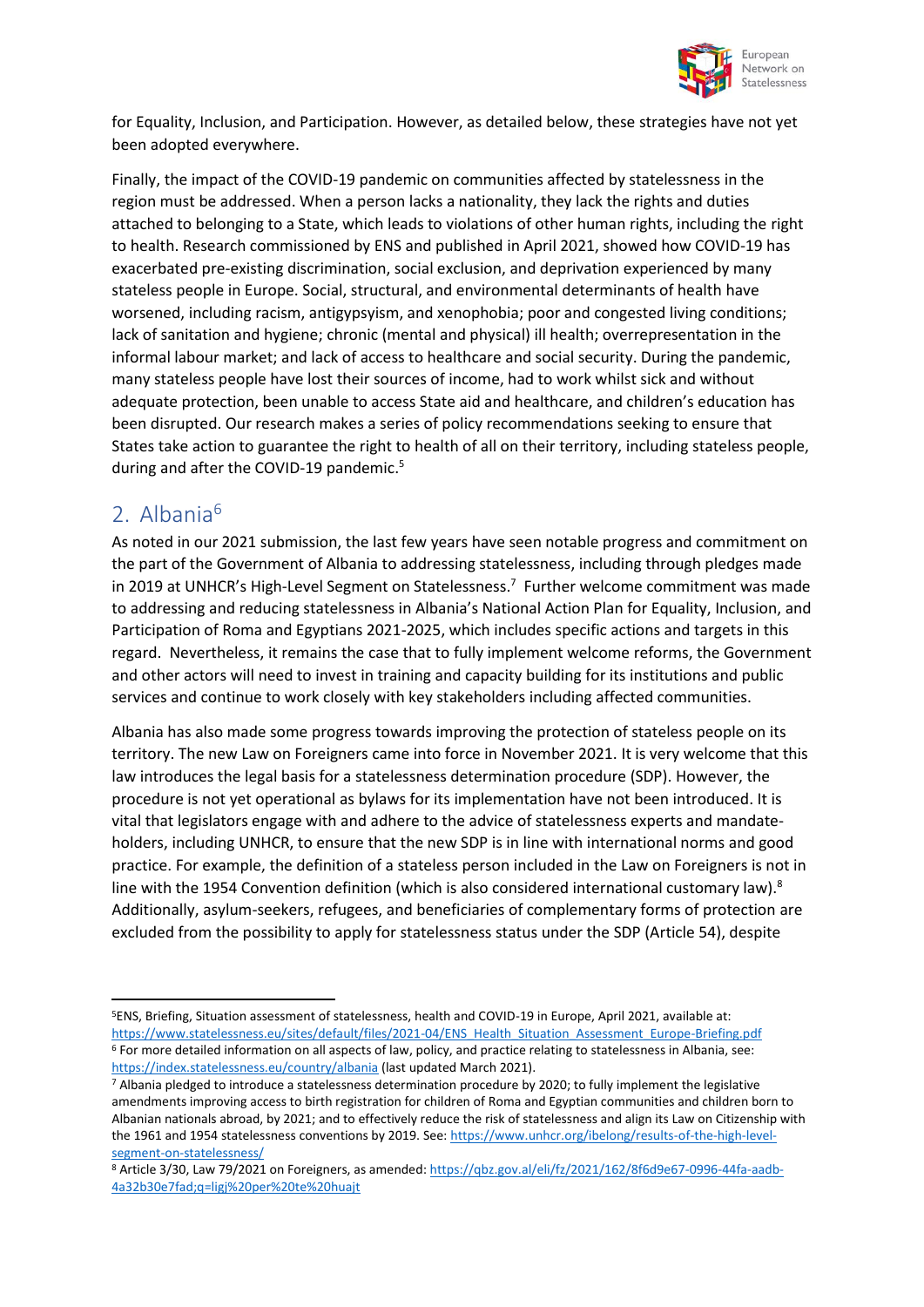

UNHCR's recommendation to the contrary.<sup>9</sup> This is problematic as a stateless person may also be an asylum seeker, refugee, or entitled to a complementary form of protection, so it is important that each claim is assessed and both types of status can eventually be explicitly recognised.

Albania is scheduled to carry out its (delayed) census in 2022. It is vital that INSTAT (National Institute on Statistics) and the General Directorate of Civil Status work with statelessness experts and use this opportunity to better identify and gather reliable statistics on Roma and Egyptians (and other affected populations) residing in Albania to gather more accurate data on the population at risk of statelessness and help resolve outstanding issues with legal identity and civil registration.

#### 3. Bosnia-Herzegovina

As noted in 2021, the Government of Bosnia-Herzegovina (BiH) has also made welcome commitments to addressing statelessness in recent years, including through pledges<sup>10</sup> at UNHCR's High-Level Segment on Statelessness in 2019, and through the Poznan Declaration process. Little further progress towards implementing these commitments has been made in the last year. The commitment to publish an action plan to end statelessness has not yet been implemented. Drafting of the Action Plan for Roma Equality, Inclusion, and Participation 2021-2025 is underway, with the inclusion of Association "Vaša prava BiH" on its expert thematic working group, but the plan has not yet been adopted.

Also noted in 2021 were shortcomings in the February 2021 Law on Amendments to the Law on Extrajudicial Proceedings, which prescribes the procedure for determining the time and place of birth for persons who are not registered in the birth register and cannot prove the time and place of their birth in the manner prescribed by the regulations governing the keeping of registers. At the time of drafting the law, the Association "Vaša prava BiH" raised concerns about mandatory medical expertise and costs of the proceedings to be borne by the applicant. It remains of concern that unregistered persons seeking to access the procedure are not exempt from paying court fees and other costs, presenting a significant financial burden, and discouraging people from initiating proceedings.

Other concerns remain unaddressed, including the lack of State-funded legal aid, an excessively formalistic approach, and prejudicial attitudes among civil registry officials, which present barriers to civil registration for Romani people and other marginalised communities. People who have expressed their intention to seek asylum and people with irregular immigration status also continue to face difficulties registering new-borns, since the authorities require parents to provide the same documentation as people with regulated residence status in the country. This results in delays, birth registration not being conducted within the regular deadline, and registrations not containing information on the child's father. Depending on the country of origin, this creates a risk of statelessness, as the nationality laws of 25 countries around the world (including several countries of origin of refugees arriving in Europe such as Syria, Iran, and Iraq), do not permit women equal rights as men to confer their nationality on their children.<sup>11</sup>

<sup>11</sup> Se[e www.statelessjourneys.org](http://www.statelessjourneys.org/) for more information.

<sup>9</sup> UNHCR Comments for the Parliament of the Republic of Albania on the Draft Law on Aliens, March 2021: <https://www.refworld.org/docid/605339874.html>

 $10$  Bosnia-Herzegovina pledged to develop, by the end of 2020, a State action plan for ending statelessness by 2024 in cooperation with all relevant stakeholders; to develop a dedicated statelessness determination procedure and provide stateless people rights in accordance with international conventions by 2022; to issue nationality documents to people who cannot acquire documentary proof of their nationality and create a mechanism for regulating the status of long-term residents (formerly displaced SFRY citizens) by 2022; and improve birth registration for all children regardless of their or their parents' status (in particular children born to BiH parents abroad and the children of undocumented parents born in BiH) and improve birth registration law and practice, by 2023. See: <https://www.unhcr.org/ibelong/results-of-the-high-level-segment-on-statelessness/>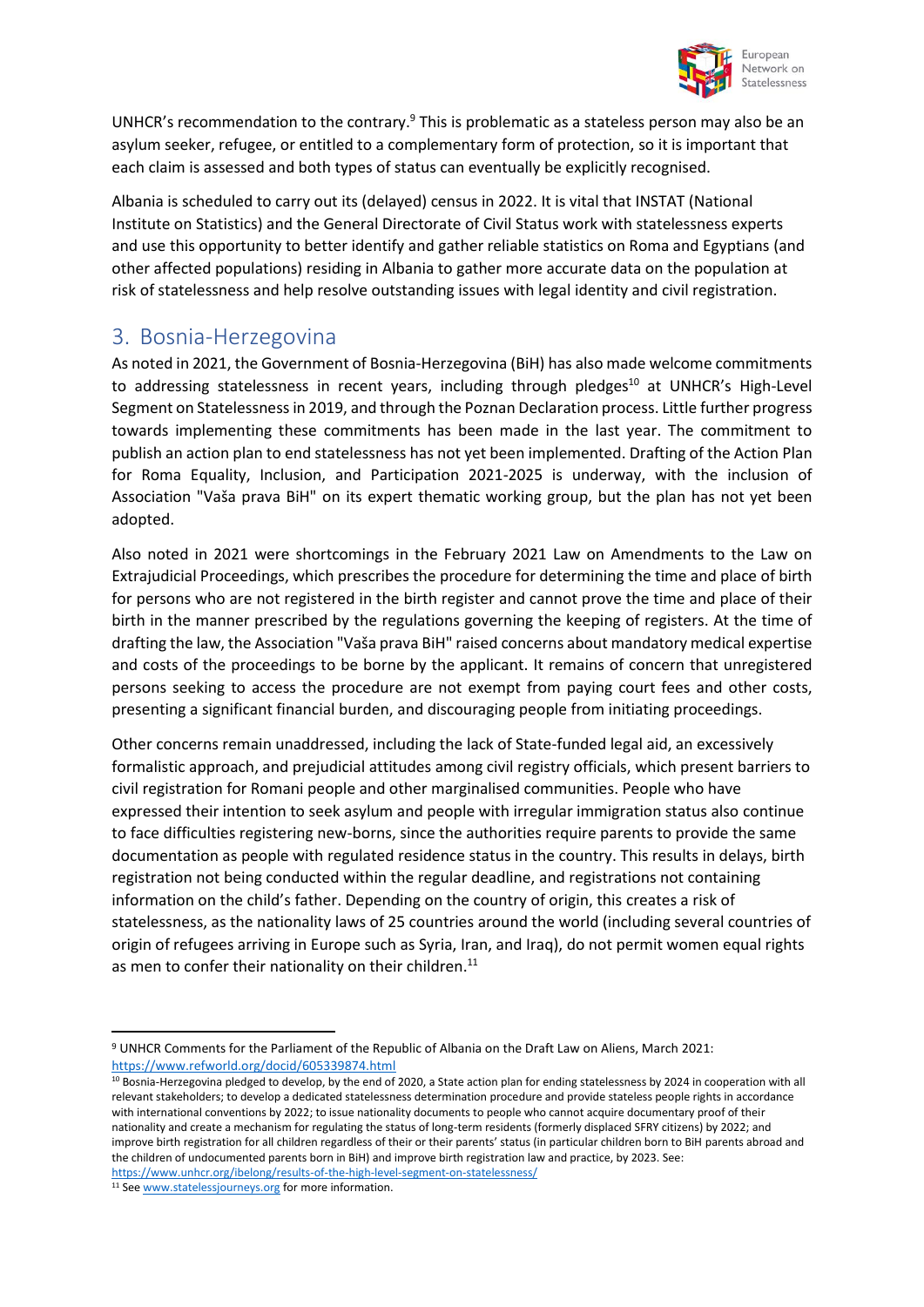

Permanent residence remains one of the most important factors for the enjoyment and exercise of many rights in BiH, including to civil registration, identity documents, healthcare, social welfare, and travel documents. Romani people living in informal settlements are usually unable to register their permanent residence at the address where they live. The authorities have discretion when assessing the evidence of those in vulnerable circumstances, but rarely use it in such cases, exacerbating documentation challenges and the risk of statelessness.

## 4. Kosovo

The legal framework for the prevention and reduction of statelessness and the protection of stateless people in Kosovo is relatively strong. For example, Kosovo has established a dedicated statelessness determination procedure (SDP) and has introduced flexibility in the law to facilitate late birth registration. However, as noted in 2021, challenges remain in how laws are implemented across the country.

Roma, Ashkali, and Egyptian communities in Kosovo continue to be disproportionately impacted by the risk of statelessness, contributing to their marginalisation, and preventing access to public services as well as political, social, and economic rights. These issues have been exacerbated by the COVID-19 pandemic, as unregistered persons were not considered under any relief measures offered by authorities.

Following actions in previous years to highlight issues relating to legal identity, the Ombudsperson has continued efforts to address statelessness in 2021, co-organising a conference with UNHCR on the importance of legal identity and access to rights, attended by our members and other experts to discuss civil registration and encourage relevant institutions to identify solutions for persons at risk of statelessness.

Despite some progress in 2021 through the efforts of civil society organisations, there remains a lack of accurate data and information on the population affected by statelessness in Kosovo, which hampers the ability to tackle the issue. Kosovo has not yet published its Strategy and Action Plan on Roma Equality, Inclusion, and Participation.

In 2021, with the support of ENS and OSF Roma Initiatives Office, Roma Versitas Kosovo carried out a survey in municipalities with a high representation of Roma, Ashkali and Egyptian communities to better understand the risks of statelessness and populations affected. Over 110 families were surveyed, finding that 36% of respondents reported that they had family members without any civil documents, and 6% reported that no-one in the family had any documents.

As noted in 2021, our members continue to report that confirmation and acquisition of citizenship for adult Romani persons who were born in Western European countries or in displacement in the Western Balkan region is problematic. Some face a serious risk of remaining stateless due to inability to secure the required evidence, despite parental links to Kosovo. The only option in such cases may be to request determination of statelessness under the SDP. However, as noted in 2021, only a handful of applications have been made for determination of statelessness under the SDP to date. The Government should invest in capacity-building for decision-makers to strengthen the institutional framework for the implementation of the SDP. Various administrative and bureaucratic obstacles continue to create barriers for access to rights.

Bureaucratic obstacles and misinterpretation of norms for late birth registration continue to pose issues. Despite the legal possibility to provide witness statements in the absence of documentary evidence, municipal officials tend not to implement this provision and refuse such applications, leading to lengthy appeals and prolonged delays in registration.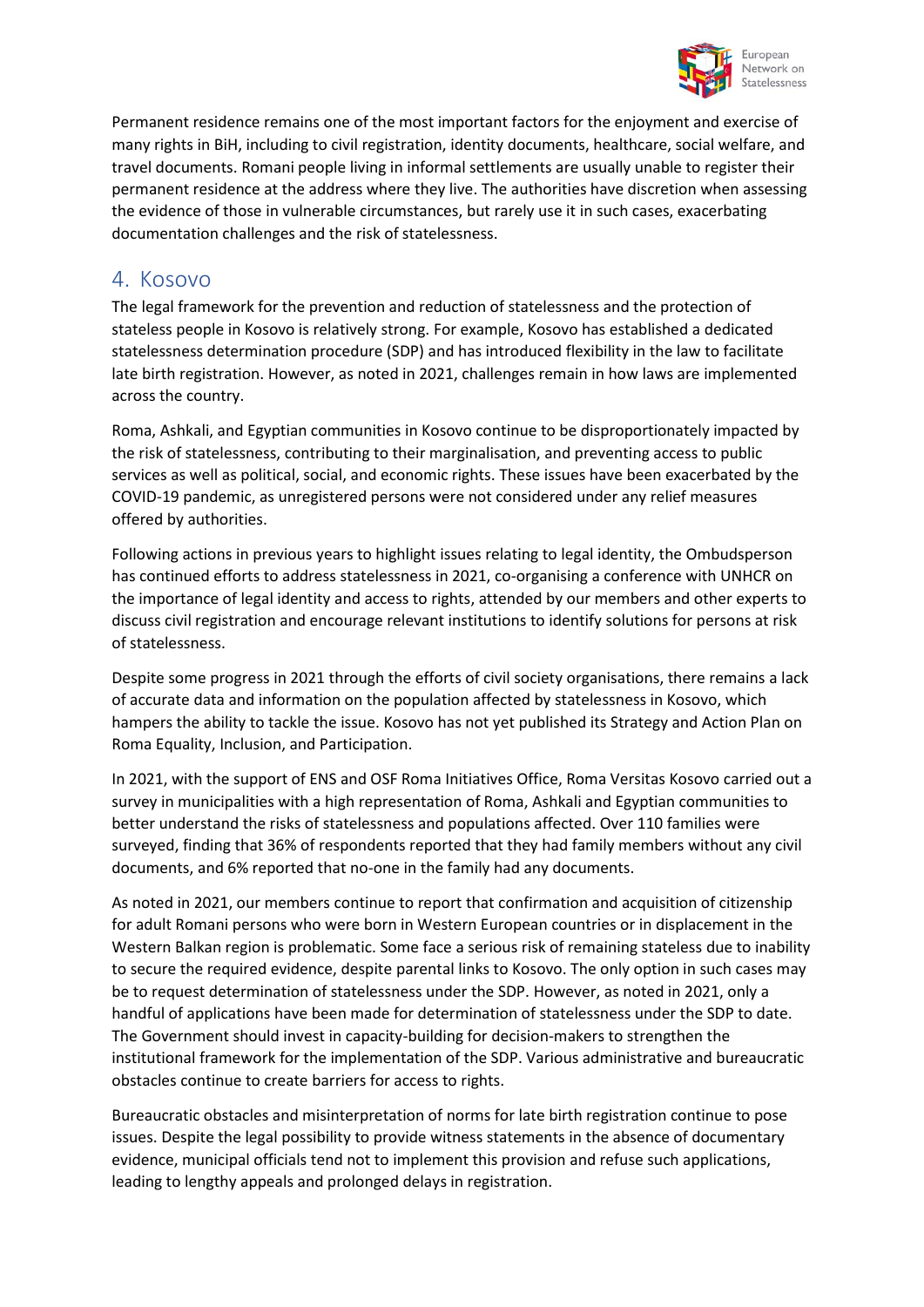

State-funded legal aid remains inaccessible to stateless persons and those at risk of statelessness as proof of citizenship is required to access legal aid. The Kosovar Government should ensure that the right to legal aid extends to all those on the territory who require it to access their rights to legal identity, protection, and a nationality.

It is also vital that Kosovo undertakes concrete action and introduces systemic solution to address the risk of statelessness faced by Romani people in the country. In this regard, the Government should establish a working group within the Office for Good Governance mandated to include a special pillar in the Strategy for Inclusion that would deal directly with the issue of statelessness. Furthermore, courts should be advised to treat persons without legal identity as a priority.

## 5. Montenegro

The Government of Montenegro made four political commitments to addressing statelessness at the UNHCR High-Level Segment in October 2019.<sup>12</sup> Although public commitments are welcome and implementation of these pledges could have a significant impact on reducing statelessness, Montenegro has not yet taken sufficient steps to implement these pledges since 2019. There remain important gaps in Montenegro's approach to addressing statelessness and implementing international standards.

The last census to take place in Montenegro, in 2011, recorded 4,312 individuals with 'no nationality' of which 3,471 stated they were born in Montenegro.<sup>13</sup> In November 2017, the Government and UNHCR jointly carried out an exercise to map refugees from the Former Yugoslavia in Montenegro, which covered 2,318 people. The mapping confirmed that lack of documentation remains widespread, especially among Roma and Egyptian communities, and identified at least 450 people at risk of statelessness.<sup>14</sup> The majority of stateless persons in Montenegro belong to the Roma community, many of whom came to Montenegro after the 1999 Kosovo war. Many of these people were not able to apply for legal status as they missed the deadline to apply under a public call in 2015, and so are residing in Montenegro with insecure legal status. They face the risk of deportation to Kosovo at any time. Most applications by these individuals to resolve their legal status in Montenegro are rejected.

In 2021, Montenegro adopted a Strategy for Social Inclusion of Roma and Egyptians 2021-2025, which includes an operational objective to "improve the position of Roma and Egyptian communities by resolving the issue of civil status and personal ownership documents". It also adopted a Strategy on Migration and Reintegration of Returnees in Montenegro 2021-2025<sup>15</sup> which includes two relevant objectives to "resolve the legal status of internally displaced persons (IDPs) as well as other persons who are not registered in the basic registers and registers of citizens in Montenegro and in the surrounding countries", and "resolve the legal status of persons at risk of statelessness and creating conditions for effective access to rights for persons with recognised status of stateless persons". The accompanying Action Plan to these strategies includes an action point to tackle

<sup>12</sup> Montenegro pledged to strengthen implementation of the statelessness determination procedure and access to rights; to improve communication between relevant ministries to facilitate the immediate birth registration 'of children abandoned by their mothers or whose mothers are missing identification documents'; to implement simplified procedures for obtaining identification documents in cooperation with neighbouring countries and grant remaining pending cases of refugees from the former Yugoslavia the status of 'foreigners with permanent residence' by 2023; and to sharing its experiences of work to prevent statelessness with other countries. See: <https://www.unhcr.org/ibelong/results-of-the-high-level-segment-on-statelessness/>

<sup>13</sup> ENS, Statelessness Index - Montenegro [forthcoming in May 2022] at[: https://index.statelessness.eu/](https://index.statelessness.eu/)

<sup>14</sup> ENS, Statelessness Index - Montenegro [forthcoming in May 2022] at[: https://index.statelessness.eu/](https://index.statelessness.eu/)

<sup>&</sup>lt;sup>15</sup> Government of Montenegro, Ministry of the Interior, Strategy on Migration and Reintegration of Returnees in Montenegro for the Period 2021-2025, with an Action Plan for 2021 and 2022, available at[: https://www.refworld.org/docid/6231d49e4.html](https://www.refworld.org/docid/6231d49e4.html)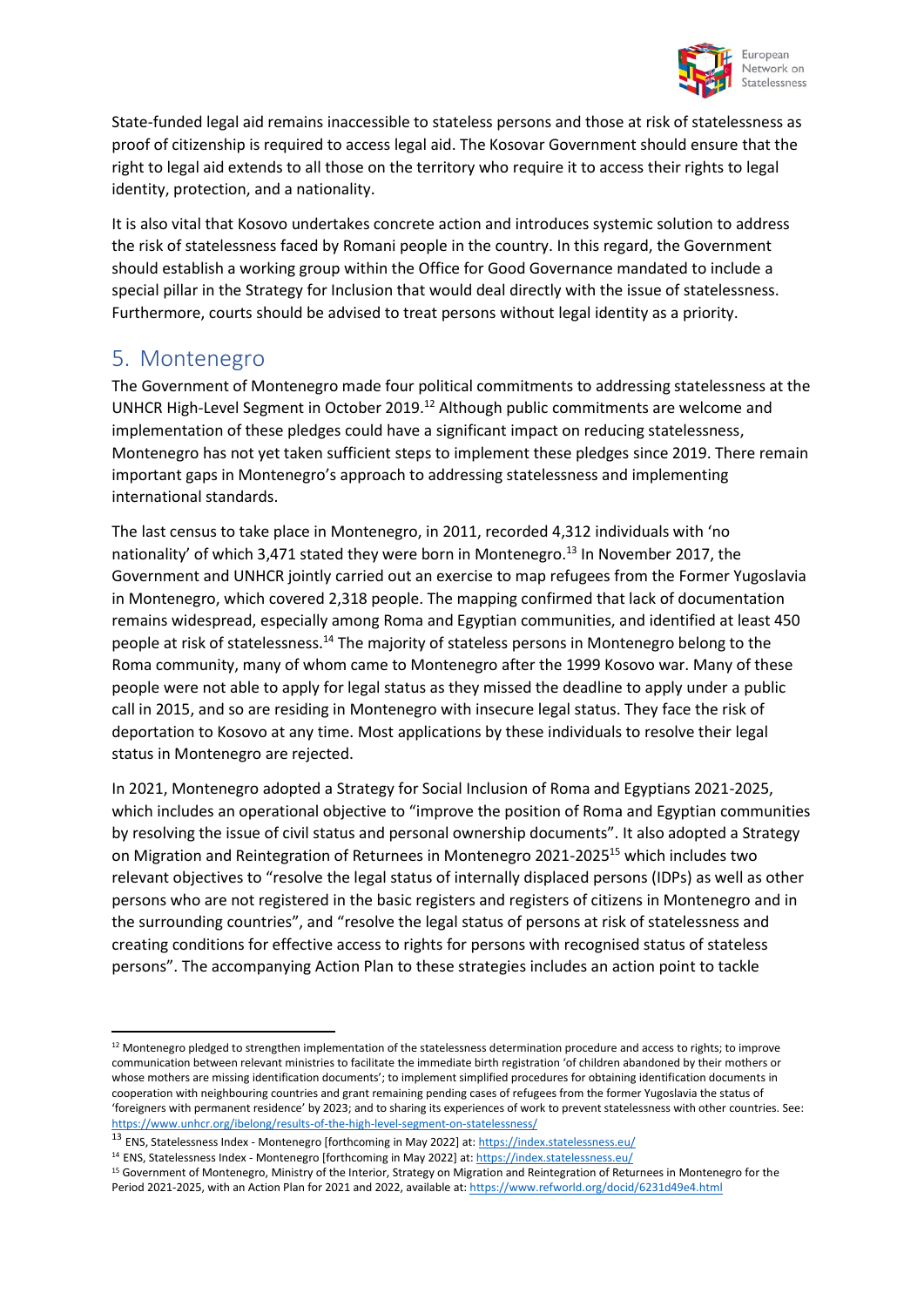

antigypsyism, a first step towards tackling discrimination of Roma and Egyptian communities in the country, and actions to address civil registration and statelessness issues.<sup>16</sup>

Montenegro introduced a statelessness determination procedure (SDP) in 2018, a positive step towards addressing statelessness in the context of migration. Nevertheless, the procedure has many shortcomings both in law and practice. The SDP is difficult to access for applicants due to procedural and practical issues, a fact reflected in the fact that only 9 people have been recognised as stateless since 2018. Furthermore, the SDP does result in automatic permission to stay in Montenegro or a renewable residence permit, nor does it ensure access to all other rights as stipulated in the 1954 Convention.<sup>17</sup> In 2022, UNHCR issued recommendations on how to improve the SDP and rights accorded to recognised stateless persons.<sup>18</sup> It is imperative the Government implement these recommendations promptly.

# 6. North Macedonia<sup>19</sup>

Although there has been some progress towards addressing statelessness in North Macedonia in recent years, significant gaps and challenges remain. North Macedonia acceded to the 1961 Convention on the Reduction of Statelessness in January 2020, and new regularisation routes were introduced in 2019 and 2020 to facilitate access to socio-economic rights for people at risk of statelessness due to a lack of civil status, and stateless people from the former Yugoslavia (and their children) residing on the territory. However, there is no statelessness determination procedure nor protection status for stateless people on the territory, and the new regularisation route for those at risk of statelessness is limited to a specific group of identified people and does not resolve their nationality status, nor prevent new cases of statelessness arising. There remain significant barriers to universal birth registration and gaps in the legal framework for civil registration and the prevention of childhood statelessness, which disproportionately impact on Roma, Ashkali and Egyptian communities.

Macedonian Young Lawyers Association (MYLA), with the support of ENS and OSF Roma Initiatives Office, has been working in 2021 to address these issues through advocacy activities. The Ombudsperson and various senior level officials have met with statelessness experts to discuss solutions, but concrete progress remains slow. Positively, the 2021 census included a specific 'stateless' category. Results from the census are yet to be published.

Issues reported in 2021 regarding the 'Law on Persons without Regulated Civil Status' remain. The Law provides a temporary solution to facilitate access to some socio-economic rights for persons without civil status, but it does not provide for any route to determine or confirm their citizenship, to enable them to enjoy their right to a nationality. Moreover, only a fraction of the 750 people identified by the Government as being in this group have initiated the procedure and obtained personal documentation and/or birth certificates to date, and many of these still face barriers to accessing their rights and services in practice. MYLA reports that people with these special documents are unable to open bank accounts, access healthcare and social rights, for example.

<sup>16</sup> UNHCR, #IBelong Campaign Update, July – September 2021, 20 October 2021, available at:

<https://www.refworld.org/docid/616ff7a34.html>

<sup>&</sup>lt;sup>17</sup> Civic Alliance, Human Rights Action, Phiren Amenca, ENS, Joint Submission to the Committee Against Torture, April- May 2022, available at: CAT Montenegro submission 2022 FINAL.pdf (statelessness.eu)

<sup>&</sup>lt;sup>18</sup> UNHCR, UNHCR Observations on the Amendments to the Law on Foreigners of Montenegro: Statelessness Determination Procedure, 10 February 2022, available at[: https://www.refworld.org/docid/6229fa0a4.html](https://www.refworld.org/docid/6229fa0a4.html)

<sup>&</sup>lt;sup>19</sup> For more detailed information on all aspects of law, policy, and practice relating to statelessness in North Macedonia, see: <https://index.statelessness.eu/country/north-macedonia> (last updated March 2021).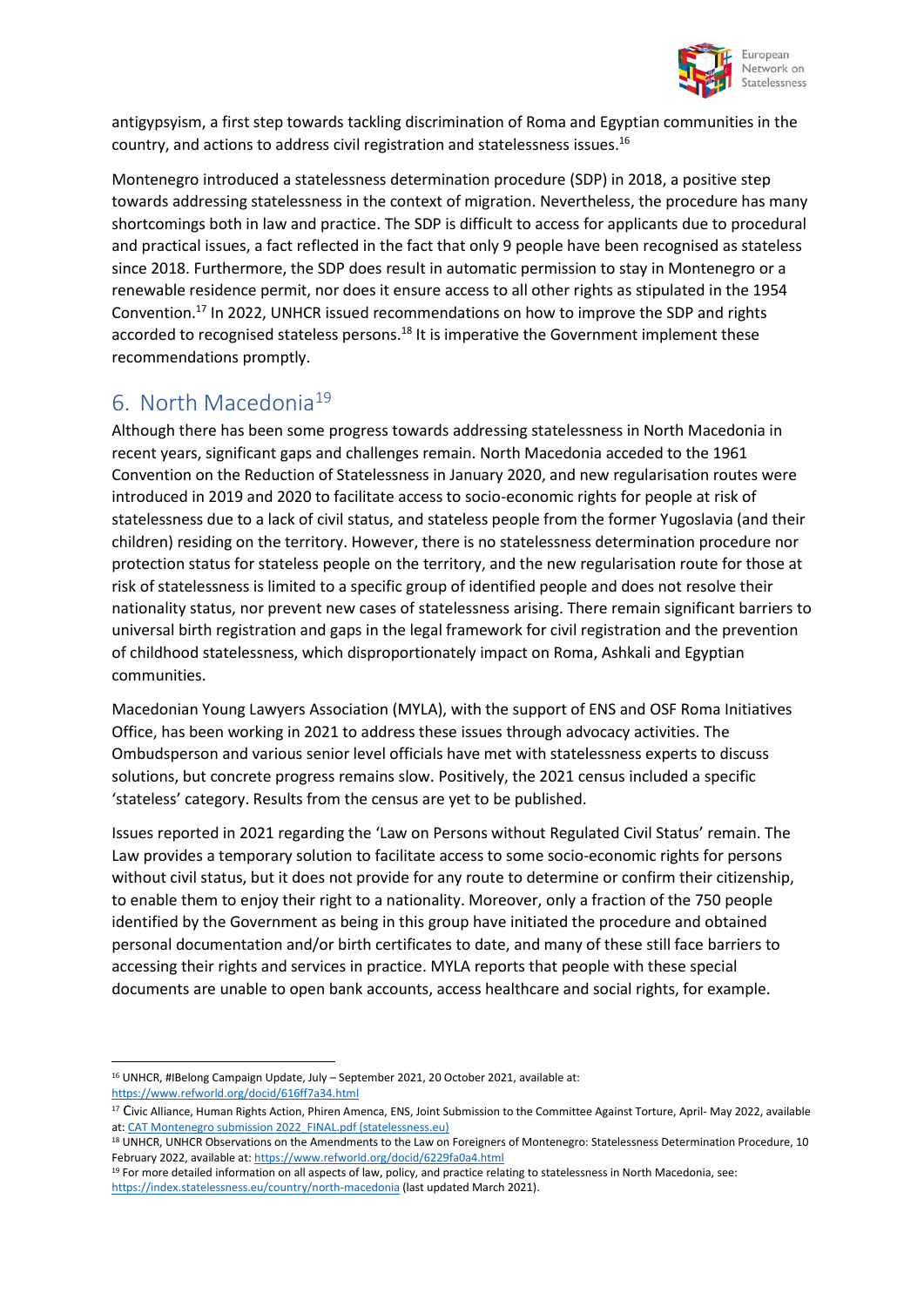

There is an urgent need for a more proactive approach by government institutions to complete this process in timely manner.

Moreover, there is still no sustainable solution to prevent the risk of statelessness arising in future cases. It is still not possible for the births of children born to undocumented mothers to be registered immediately and parents must routinely produce many and varied documents at the discretion of registry officials for late birth registration. The requirements for late birth registration are extremely difficult to meet and the risk of births remaining unregistered impacts disproportionately on marginalised communities, including Roma, Ashkali and Egyptians, due to a range of factors, including inability to meet documentary evidence requirements, discriminatory attitudes of registry officials, and poverty and marginalisation.

There is only a partial safeguard in nationality law to prevent children being born stateless in North Macedonia (Article 6(1)), which is not in line with the 1961 Convention. A child born on the territory to stateless or unknown parents acquires North Macedonian citizenship, but the provision focuses on the status of the parents rather than the statelessness of the child, so does not cover children born to parents who may have a nationality but cannot confer this to their child. As there is no procedure for determining statelessness in North Macedonia, proving the statelessness of the parents can be very challenging in practice; nor is there any framework for identifying where a child would otherwise be stateless at or after birth registration. The law stipulates that only children can benefit from the provision, so this is interpreted as under 18 years-old, leaving a protection gap for young adults.

Free legal aid is only available to stateless persons who have a residence permit or otherwise have a right to stay, including people who have been registered under the Law on Persons without Regulated Civil Status. Stateless people can apply for naturalisation after six years of legal and permanent residence in North Macedonia, which is accelerated in comparison to others. However, other conditions for naturalisation must be met, including submission of a certificate confirming no criminal convictions or prosecutions and birth registration documentation. There are no exemptions from these requirements for stateless people.

## 7. Serbia<sup>20</sup>

There has been limited progress to address statelessness in Serbia since our last submission in April 2021. Some commitments to prevent and reduce statelessness were made by the Serbian Government under the Poznan Declaration and follow-up process in 2019, 2020, and 2021 but significant gaps remain in law and practice. Civil registration and statelessness were not included in work to draft the new strategy on Roma Equality, Inclusion and Participation, and the Government has signalled that no legislative changes on these matters are planned.

Although Serbia is Party to both the 1954 and 1961 Conventions and has a 'statelessness status' in law providing for a right to work, education, social security, and a travel document, it still does not have a dedicated mechanism in place to determine statelessness and grant stateless people on its territory the protection they are due under international law.

The problem of access to immediate birth registration for undocumented parents in Serbia remains, despite persistent advocacy by Praxis, including submissions to European institutions, human rights advocacy before the UPR and treaty bodies, news articles, and detailed case studies provided to the Government as evidence of the key issues.<sup>21</sup> According to the existing bylaws, to register the birth

<sup>&</sup>lt;sup>20</sup> For further information on Serbia, see: <https://index.statelessness.eu/country/serbia> (last updated in March 2021).

<sup>&</sup>lt;sup>21</sup> All publicly available on Praxis's website at: [https://praxis.org.rs](https://praxis.org.rs/)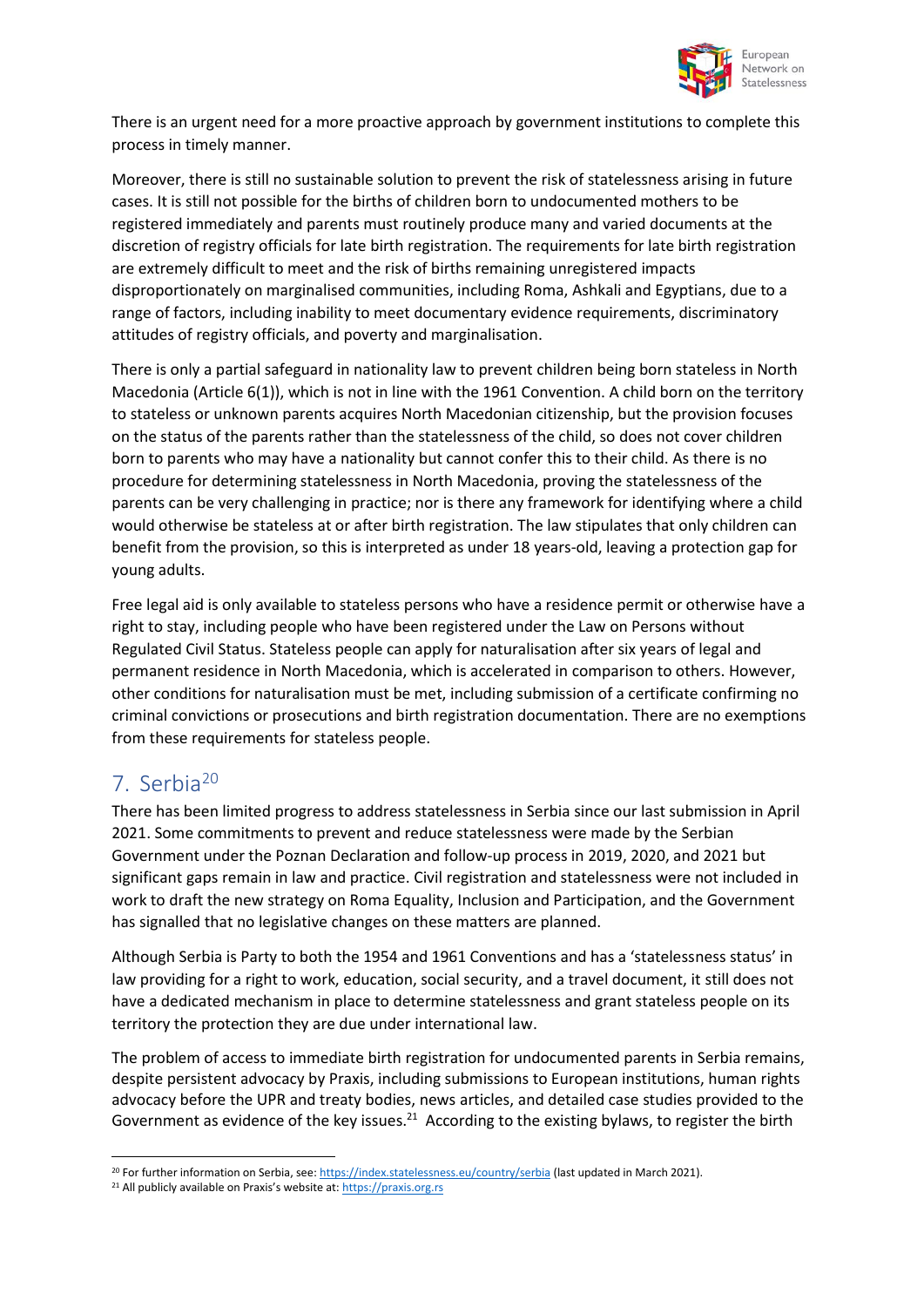

and the name of their child immediately upon birth, parents must possess birth certificates and ID cards. Children cannot be registered immediately after birth if parents are undocumented. Despite numerous appeals to the relevant ministries, government working groups, and international bodies, including the UN Human Rights Committee and CESCR, which has made recommendations in this regard, no significant progress has been achieved to date. In October 2019, the Ministry for Public Administration and Local Self-Government, the Ombudsperson and UNHCR signed a Memorandum of Understanding, which refers to further cooperation to resolve the problems faced in particular by Roma communities in Serbia to exercise their right to civil registration and legal identity, with special emphasis on new-born children.

At the end of 2020, competent Ministries adopted the 'Instruction for dealing with cases of birth of a child whose parents are undocumented in order to enable birth registration', a non-legally binding Act. The instruction does not address the question of how to register a child of an undocumented mother immediately after birth but only instructs the authorities on how to act to subsequently register the mother in the birth books and/or obtain personal documents for her, leaving the child unregistered until the mother obtains an ID card. Moreover, Praxis reports that in the cases of their undocumented beneficiaries who gave birth in 2021 and 2022, this instruction has not been applied in practice leaving undocumented mothers without a facilitated route to obtain documents. In February 2022, the same Ministries signed a new Memorandum of Understanding, which envisages the continuation of cooperation in the field of eradicating statelessness in Serbia. The European Commission's 2021 annual progress report on Serbia helpfully addressed these issues through a recommendation stating that all children be registered immediately after their birth and regardless of their parents' status.

Challenges described in previous years with access to late birth registration under the noncontentious procedure also remain. Prescribed deadlines are often not met, fees are sometimes requested of applicants who should be exempt by law, court decisions are often not forwarded to the registrars and data is not entered in the birth registry books for a long time after decisions are concluded. Decisions sometimes contain errors or do not contain all the necessary data, inhibiting a person's ability to confirm their nationality. Registrars sometimes do not enter the nationality into the birth registry books, even when the legal requirements for nationality are fulfilled. These practical challenges must be urgently addressed to ensure the legal procedure to facilitate late birth registration is being implemented as intended.

As reported in 2021, the Supreme Court of Cassation brought a Conclusion in 2020 in which it took the position that non-contentious procedures for determining the date and place of birth could be conducted only if the administrative procedure of subsequent registration in birth registry books had been previously unsuccessfully conducted. It also took the position that persons who are registered in the birth registry books of Kosovo could not ask the non-contentious court to establish the fact of their date and place of birth (even though Serbia has not recognised Kosovo and people cannot exercise any rights in Serbia on the basis of Kosovar documents). The implementation of the Conclusion by first instance courts would significantly prolong and complicate registration in the birth registry books, while many people who were born and registered in the birth registry books in Kosovo will be left without the possibility of registering in Serbia, regardless of the fact that they have not lived in Kosovo for years, have lived in cohabitation and had children in Serbia, and meet the requirements for Serbian citizenship. Courts have followed this Conclusion in cases in 2021 and 2022, making late birth registration increasingly difficult, if not impossible.

Legal safeguards are in place in Serbian citizenship law to prevent statelessness in the case of children born on the territory (Article 13) or to Serbian citizens abroad, foundlings and adopted children. However, there are implementation gaps. The authorities interpret the safeguard for